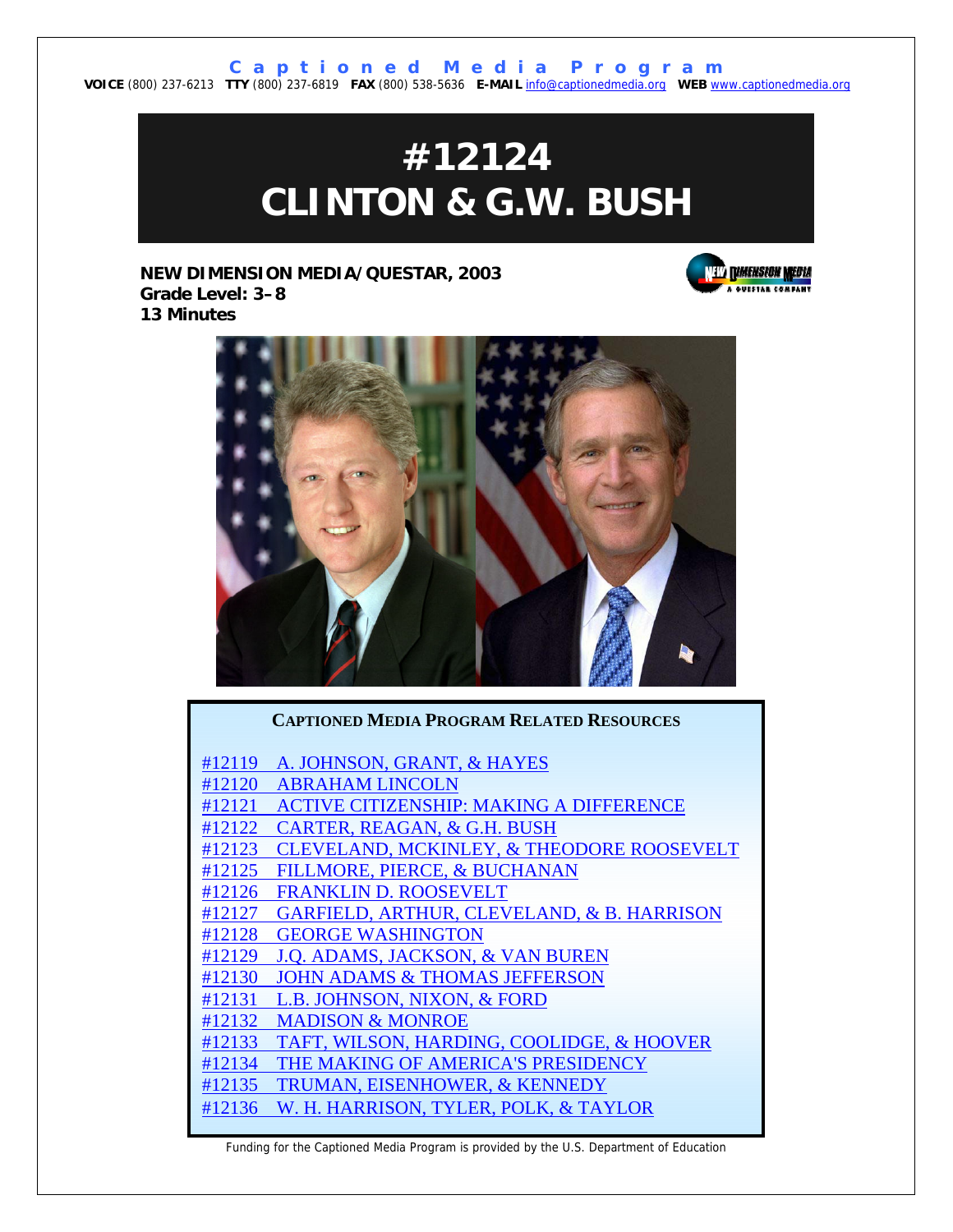## *New Dimension Media*

### **TEACHER'S GUIDE Grades 5 to 12**

## Clinton & G. W. Bush **Our Presidents in America's History Series**

#### **Subject Area:** Social Studies, US History

**Synopsis:** Highlights the presidencies of Bill Clinton and George W. Bush. Discusses Clinton's attempts to create and expand social programs, and the scandals that undermined his presidency. Explains how George W. Bush was elected, despite winning fewer popular votes than his opponent, and how the terrorist attacks of September 11, 2001 presented new challenges to the presidency: to defeat terrorism and respect international opinion without weakening the rights or security of U.S. citizens.

#### **Learning Objectives:**

| Objective 1)                   | Students will be able to discuss Bill Clinton's social policies and programs, as well as the<br>scandals that undermined his presidency and led to his impeachment.                       |
|--------------------------------|-------------------------------------------------------------------------------------------------------------------------------------------------------------------------------------------|
| <b>Objective 2)</b>            | Students will be able to explain how George W. Bush won the presidential election in<br>2000, despite winning fewer popular votes than his opponent, Al Gore.                             |
| <b>Objective 3)</b>            | Students will be able to recall the terrorist attacks of September 11, 2001 and the War on<br>Terrorism.                                                                                  |
| Objective 4)                   | Students will be able to discuss the challenges the President must face because of<br>September $11th$ , including protecting both the security and civil rights of American<br>citizens. |
| <b>Pre-Viewing Activities:</b> |                                                                                                                                                                                           |

- 1) Explore students' previous knowledge about Bill Clinton, George Bush, the impeachment of Bill Clinton, the September 11<sup>th</sup> terrorist attacks, and the War on Terrorism.
- 2) Vocabulary: deficit, Whitewater Affair, perjury, obstruction of justice, impeach, popular votes, Taliban

#### **Post-Viewing Discussion and Activities:**

- 1) What social issues did Bill Clinton focus on during his presidency?
- 2) What scandals arose in Clinton's presidency? Why was Bill Clinton impeached? Do you believe Clinton's offenses deserved impeachment? Why or why not? Is it important for the American public to know about a president's personal life?
- 3) How did George Bush win the 2000 Presidential election? Why was the election controversial?
- 4) What happened on September 11, 2001? How did these attacks affect the United States? Why was the war in Afghanistan the first in the war on terrorism?